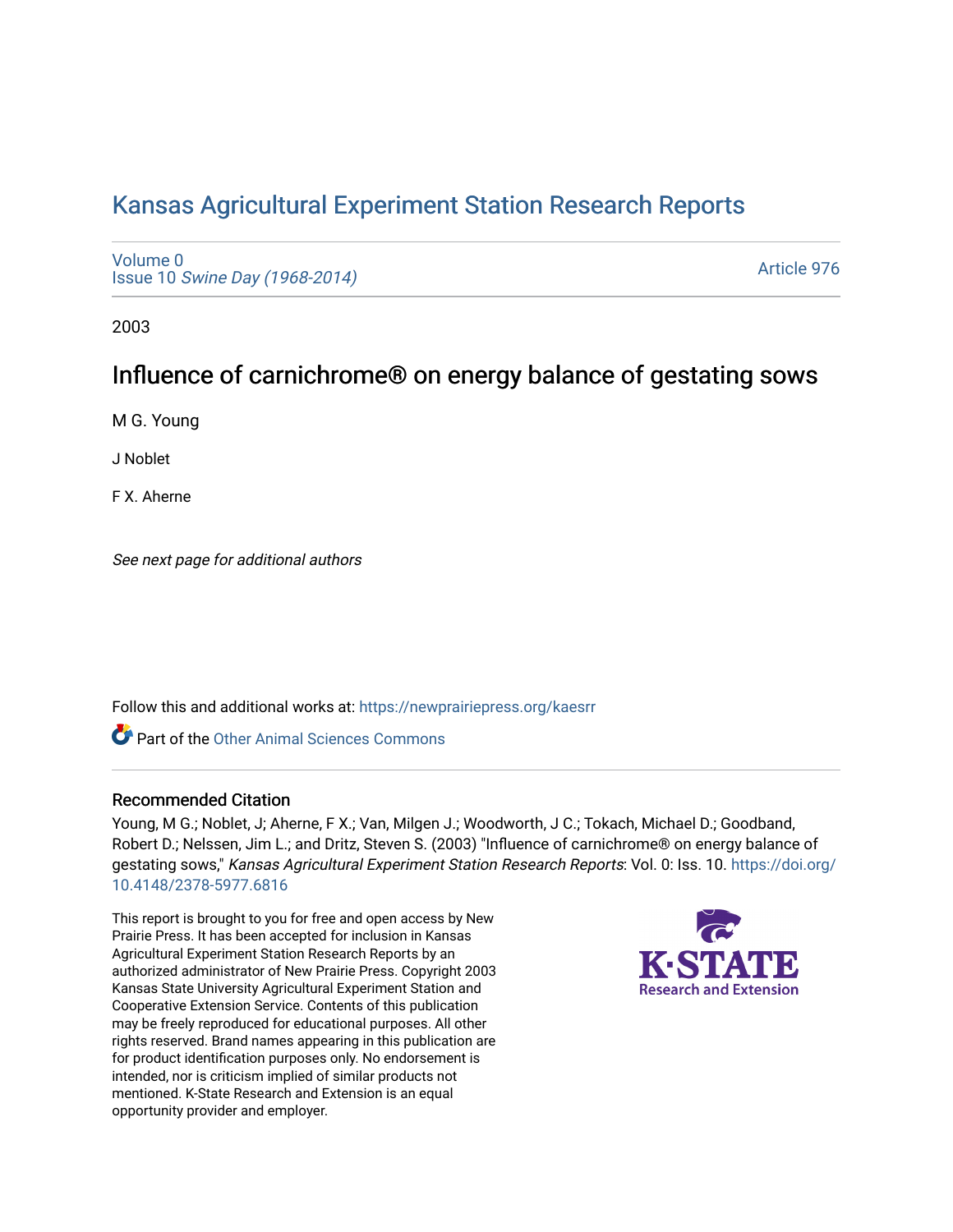# Influence of carnichrome® on energy balance of gestating sows

# **Abstract**

Twelve multiparous sows were utilized in a randomized complete block design to determine the effects of feeding diets with or without Carnichrome $\hat{A} \otimes (50 \text{ ppm}$  carnitine and 200 ppb chromium picolonate) on the components of heat production (HP) in early, mid and late gestation. All sows were fed dietary treatments for the 28 d lactation, and the subsequent weaning to estrus and gestation periods. The kinetics of HP and its partitioning (basal or resting HP, activity HP, and short term thermic effect of feeding (TEFst)) were determined during three stages of gestation, early (weeks 5 or 6), mid (weeks 9 or 10) and late (weeks 14 or 15) for each block. Feeding allowances were based on modeled calculations of energy and nutrient requirements to achieve a target sow maternal weight gain of 44 lb and remained constant throughout gestation. On d 111 of gestation sows were slaughtered and total uterus, individual fetal, placenta and empty uterus weights were recorded. Organic matter and energy digestibility for the Carnichrome® diet was greater (P<0.05) and fecal N excretion was lower (P<0.05), which resulted in the DE and ME content of the Carnichrome $\hat{A}\circledast$  diet being greater (P<0.05) compared to the control diet. Carnichrome $\hat{A}$ ® had no effect on total HP, energy retained as protein or lipid or maternal energy retention in early, mid or late gestation. Increased HP in late gestation was associated with increased uterine energy requirements. The ME intake on d 110 of gestation was 6.9 Mcal/d, but to prevent sows from mobilizing maternal tissues ME intake would need to be increased to 8.4 Mcal/d. This equates to a 21.5% increase in ME intake or an additional 1 lb/d of a corn soybean meal diet on d 110 of gestation than fed in the present experiment. Energy requirements for maintenance averaged 91 kcal/kgBW0.75/d, and was greater in late compared with mid-gestation in the present experiment. On average 20% of ME intake was utilized for physical activity but ranged from 11.6 to 37.1%. Each 100 minutes of standing time/day represented an additional requirement of 0.38 lb/d of a standard corn soybean meal diet (1485 kcal/lb). The results of the present experiment indicate that improvements in reproductive performance found in previous experiments with carnichrome do not appear to be due to changes in heat production or improvements in energy retention. In conclusion, Carnichrome® had no effect on the components of heat production and maternal weight gain during early-, mid- or lategestation, but did improve energy and organic matter digestibility of the diet.; Swine Day, 2003, Kansas State University, Manhattan, KS, 2003

# Keywords

Swine day, 2003; Report of progress (Kansas State University. Agricultural Experiment Station and Cooperative Extension Service); 920; Kansas Agricultural Experiment Station contribution; no. 04-120-S; Sows; Carnichrome®; Heat production; Gestation; Swine

# Creative Commons License



This work is licensed under a [Creative Commons Attribution 4.0 License](https://creativecommons.org/licenses/by/4.0/).

# Authors

M G. Young, J Noblet, F X. Aherne, Milgen J. Van, J C. Woodworth, Michael D. Tokach, Robert D. Goodband, Jim L. Nelssen, and Steven S. Dritz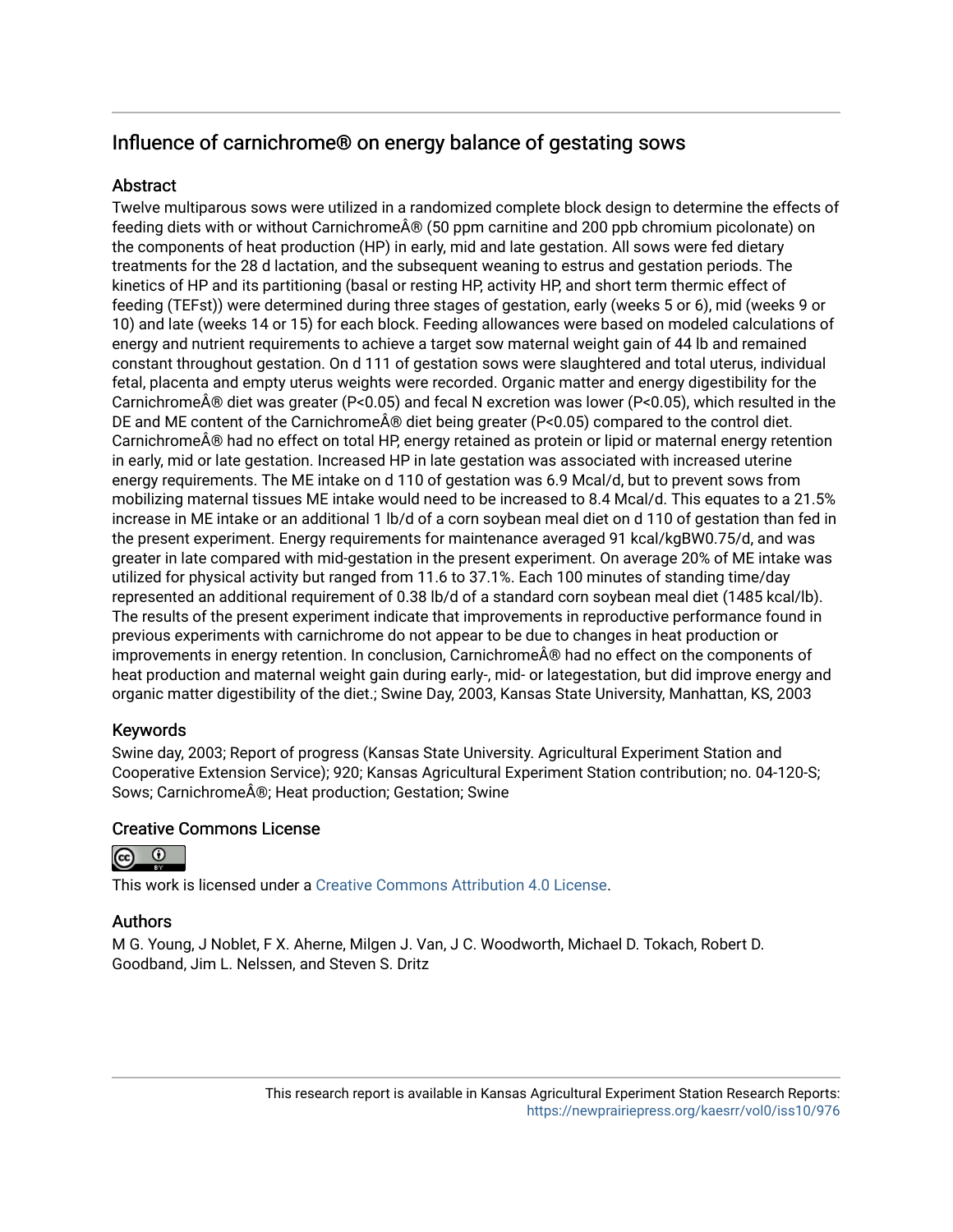# **INFLUENCE OF CARNICHROME® ON ENERGY BALANCE OF GESTATING SOWS1**

*M.G. Young, M.D. Tokach, J. Noblet<sup>2</sup>, F.X. Aherne<sup>3</sup>, S.S. Dritz<sup>4</sup>, R.D. Goodband, J.L. Nelssen, J. van Milgen<sup>2</sup> , and J.C. Woodworth5* 

#### **Summary**

Twelve multiparous sows were utilized in a randomized complete block design to determine the effects of feeding diets with or without Carnichrome® (50 ppm carnitine and 200 ppb chromium picolonate) on the components of heat production (HP) in early, mid and late gestation. All sows were fed dietary treatments for the 28 d lactation, and the subsequent weaning to estrus and gestation periods. The kinetics of HP and its partitioning (basal or resting HP, activity HP, and short term thermic effect of feeding  $(TEF_{st})$ ) were determined during three stages of gestation, early (weeks 5 or 6), mid (weeks 9 or 10) and late (weeks 14 or 15) for each block. Feeding allowances were based on modeled calculations of energy and nutrient requirements to achieve a target sow maternal weight gain of 44 lb and remained constant throughout gestation. On d 111 of gestation sows were slaughtered and total uterus, individual fetal, placenta and empty uterus weights were recorded. Organic matter and energy digestibility for the Carnichrome® diet was greater (*P*<0.05) and fecal N excretion was lower (*P*<0.05), which resulted in the DE and ME content of the Carnichrome® diet being greater (*P*<0.05) compared to the control diet. Carnichrome® had no effect on total HP, energy retained as protein or lipid or maternal energy retention in early, mid or late gestation. Increased HP in late gestation was associated with increased uterine energy requirements. The ME intake on d 110 of gestation was 6.9 Mcal/d, but to prevent sows from mobilizing maternal tissues ME intake would need to be increased to 8.4 Mcal/d. This equates to a 21.5% increase in ME intake or an additional 1 lb/d of a corn soybean meal diet on d 110 of gestation than fed in the present experiment. Energy requirements for maintenance averaged 91  $kcal/kgBW<sup>0.75</sup>/d$ , and was greater in late compared with mid-gestation in the present experiment. On average 20% of ME intake was utilized for physical activity but ranged from 11.6 to 37.1%. Each 100 minutes of standing time/day represented an additional requirement of 0.38 lb/d of a standard corn soybean meal diet (1485 kcal/lb). The results of the present experiment indicate that improvements in reproductive performance found in previous experiments with carnichrome do not appear to be due to changes in heat production or improvements in energy retention. In con-

l

<sup>&</sup>lt;sup>1</sup>Appreciation is expressed to Lonza, Inc., Fair Lawn, New Jersey, for partial financial support of this experiment.

<sup>&</sup>lt;sup>2</sup>Institut National de la Recherche Agromique, Unite Mixte de Recherches sur le Porc, 35590 St Gilles, France.

<sup>&</sup>lt;sup>3</sup>Alberta Pig Company, 9189 Lochside Drive, North Saanich, British Columbia, Canada V8L 1N2. 4 Food Animal Health and Management Center.

<sup>&</sup>lt;sup>5</sup>Lonza, Inc., Fair Lawn, New Jersey.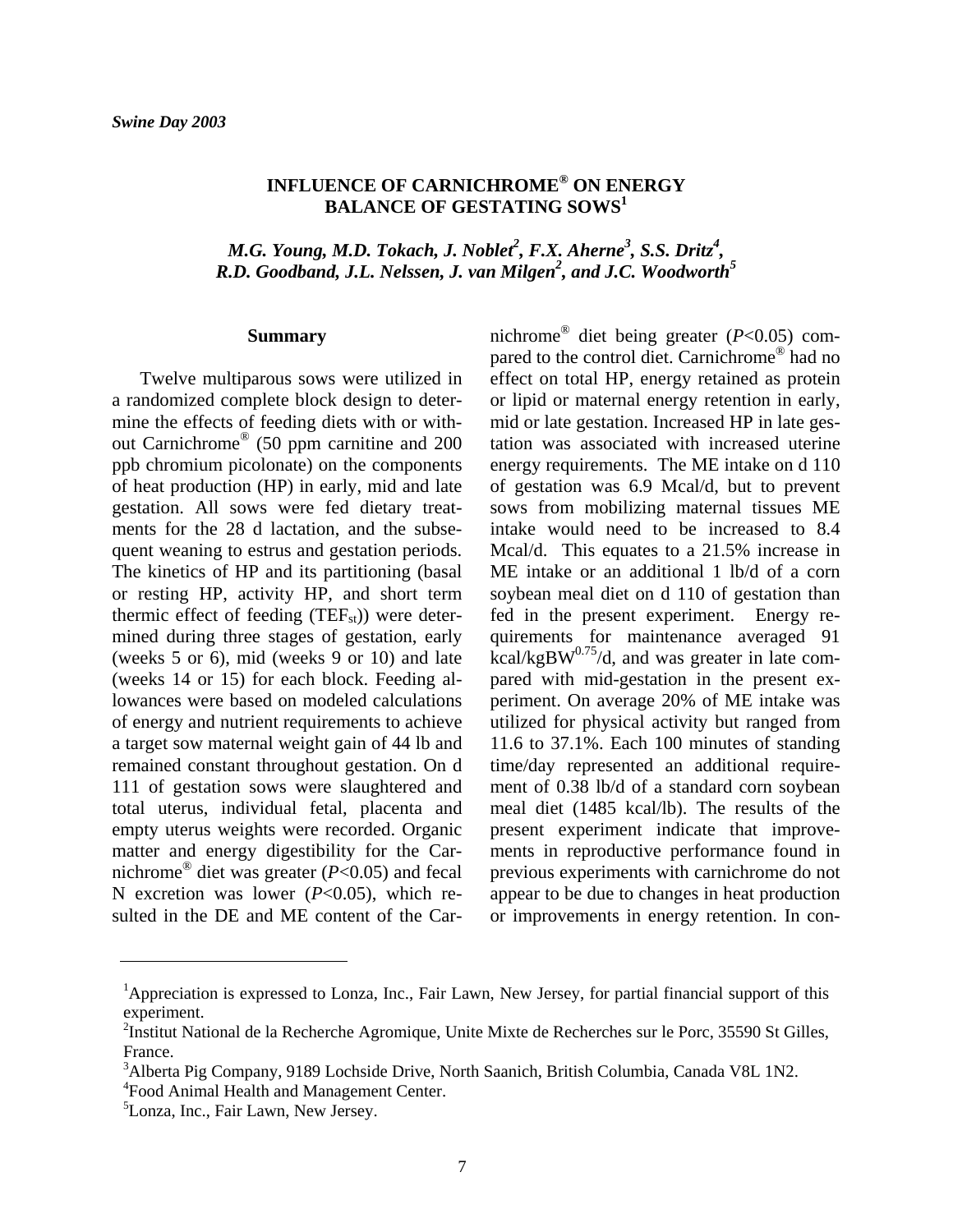clusion, Carnichrome® had no effect on the components of heat production and maternal weight gain during early-, mid- or lategestation, but did improve energy and organic matter digestibility of the diet.

(Key Words: Sows, Carnichrome®, Heat Production, Gestation)

### **Introduction**

 Carnitine is a vitamin-like compound that is essential for the transport of long- and medium-chain fatty acids across the mitochondrial membrane for B-oxidation. Chromium is a trace mineral that is essential for activating specific enzymes and stabilizing proteins and nucleic acids. Both carnitine and chromium have been shown to improve reproductive performance of sows. In previous trials, we have observed the total number of pigs produced over two parities was greater when sows were fed diets with carnitine or chromium compared to sows fed control diets, with the greatest improvement observed from feeding a diet containing both carnitine and chromium. In other studies, sows gained more weight and backfat during gestation when fed diets containing carnitine. Sows fed chromium tended to gain more body weight during gestation compared to sows fed diets without chromium. These observations would suggest that the sows fed diets with carnitine or chromium retained more energy than the sows fed the diets without carnitine and chromium. The objective of the present study was to quantify the effect of the addition of carnitine and chromium (Carnichrome®) on heat production (HP) and its components and energy gain during early, mid- and late gestation of multiparous sows.

### **Procedures**

A total of fifty-four Large White  $\times$  Landrace sows were assigned to one of two dietary treatments post farrowing, control and Car-

nichrome® (50 ppm of L-carnitine and 200 ppb of chromium), based on parity and weight on entry to the farrowing house. All sows were fed dietary treatments for the 28-day lactation, the following weaning to estrus period, and to day 28 of the subsequent gestation. Once confirmed pregnant on day 28 of gestation, 12 sows (6 blocks with 2 sows per block) were selected for indirect calorimetry measurements. Sows were selected for indirect calorimetry measurements based on parity, weight entering the farrowing house, weight loss in lactation, and weaning to estrus interval. Energy balance was measured during three stages of gestation, early (weeks 5 or 6), mid (weeks 9 or 10) and late (weeks 14 or 15) for each block. Sows were housed for 7 days in the metabolism cage that was in a respiration chamber, where digestibility and energy balance measurements were taken simultaneously. Day 1 was used to allow the sow to adapt to the respiration chamber. Collection of urine and feces, and gas exchange measurements commenced on day 1. On the morning of day 8, the energy balance and digestibility measurements were terminated and sows were weighed. All sows on which indirect calorimetry measurements were taken were slaughtered at the end of pregnancy (day 111 on average) and total uterus, individual fetal, placenta, and empty uterus weights were recorded.

 Two respiration chambers with a volume of 12  $m<sup>3</sup>$  were available for measurement of gas exchange in individual sows. Metabolism cages were equipped with two infra-red (i.r.) beams located at the front and rear of the cages to detect standing or sitting activity of the sow. Interruption of an i.r. beam for at least 20 seconds was considered to represent a standing activity (i.e., sitting or standing). In addition, the metabolic cage was mounted on force sensors, which produced an electric signal assumed to be proportional to the physical activity of the animal. The temperature in the respiration chamber was maintained at 72°F.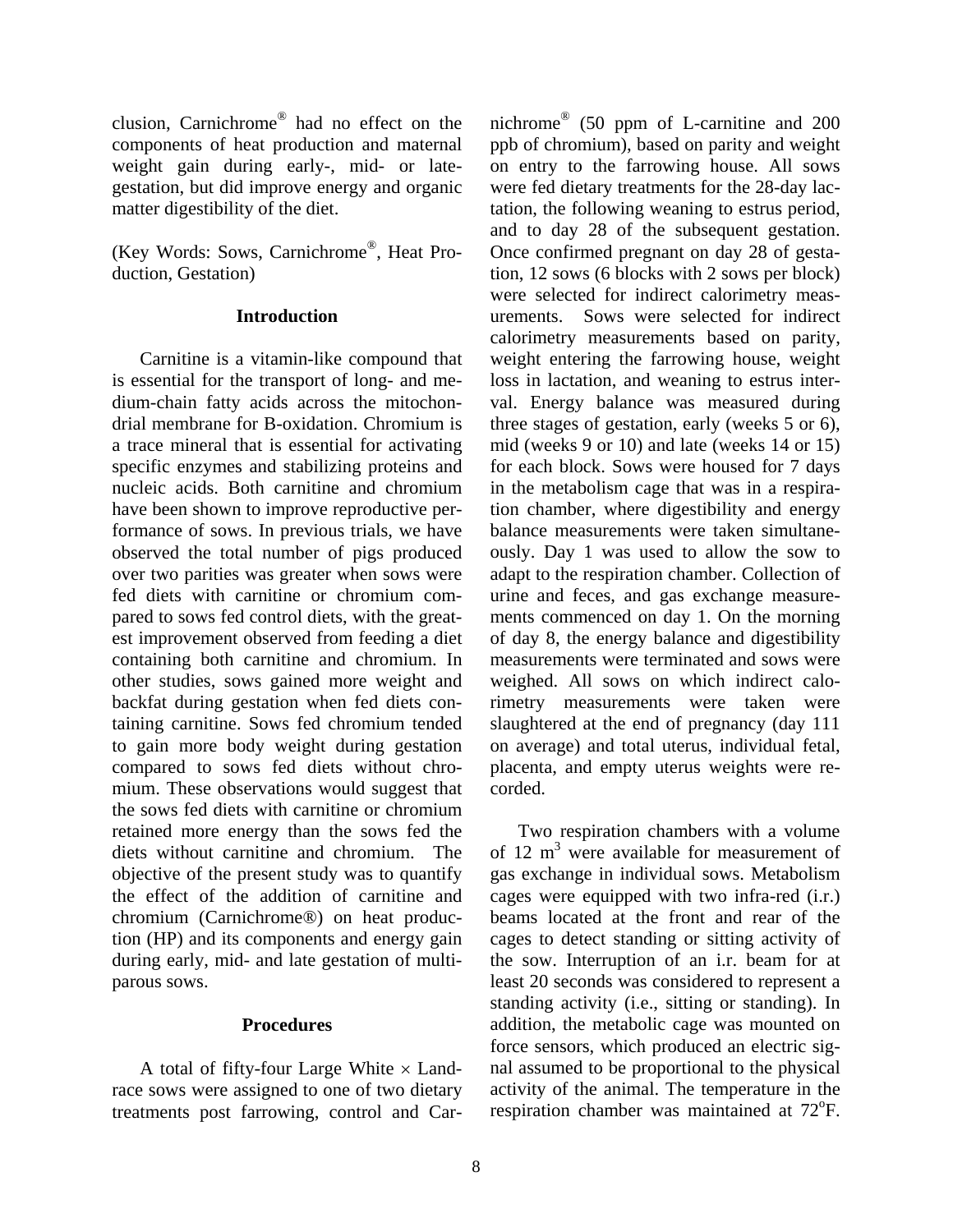A standard lactation diet, with 1.0% lysine, 0.80% calcium and 0.75% phosphorous was fed for the 28-d lactation. The experimental gestation diet was corn-soybean mealbased and formulated to contain 0.65% lysine, 0.80% calcium and 0.75% phosphorous (Table 1). The control diet had 0.05% of a corn-soy blend added, while the Carnichrome® diet had 0.05% of Carnichrome® 10% added to provide 50 ppm of L-carnitine and 200 ppb of chromium from chromium picolonate.

**Table 1. Composition of the Experimental Diet** 

| Item, %                     | <b>Gestation Diet</b> |
|-----------------------------|-----------------------|
|                             |                       |
| Corn                        | 80.07                 |
| Soybean meal                |                       |
| (47% crude protein)         | 14.50                 |
| Dicalcium phosphate         | 2.58                  |
| Limestone                   | 0.80                  |
| Soy oil                     | 1.00                  |
| Salt                        | 0.50                  |
| Corn-soy blend <sup>a</sup> | 0.05                  |
| Vitamin and trace mineral   | 0.50                  |
| Calculated analysis         |                       |
| Crude protein, %            | 13.6                  |
| Lysine, %                   | 0.65                  |
| Calcium, %                  | 0.90                  |
| Phosphorous, %              | 0.80                  |
| ME, kcal/lb                 | 1499                  |
|                             |                       |

a Corn-soybean meal blend (50:50) for the Carnichrome® treatment was replaced with Carnichrome® 10% blend which provided 50 ppm of L-carnitine and 200 ppb of chromium from chromium picolonate.

 During the experiment, sows received their diet in one meal per day (9 a.m.) in pellet form. Feed allowances were based on modeled calculations of energy and nutrient requirements to achieve a target maternal weight gain during gestation of 44 lb. The gestational energy requirements were determined by calculating the daily energy requirement for maintenance ( $ME_M$ ) multiplied by 115 days, plus energy for target weight gain, and energy for products of conceptus and uterine gain, and summing these to give the total gestation energy requirement. The calculations are:

 $ME_M$  (Mcal) = 0.107  $\times$  BW<sup>0.75</sup> Energy maternal gain (Mcal) =  $(9.7 \times BW)$ gain, kg +  $54 \times P2$  gain, mm)  $\div 4.184$ Energy uterus gain (Mcal) =  $((4.8 \times$  fetus BW gain, kg)  $\div$  0.5)  $\div$  4.184

BW is average body weight of the sow, which is calculated as weight at service plus one half targeted weight gain plus one half products of conceptus and uterine gain in gestation. Feeding level was kept constant over pregnancy.

 Sows were weighed at the beginning, at the end of each collection period, and every two weeks between collections. Representative samples of feed, feces, and urine were collected during each measurement period. Feed and feces were analyzed for DM, ash, crude protein, crude fiber, diethyl ether and gross energy. Nitrogen in the urine was analyzed on fresh material, whereas the energy content was obtained after freeze-drying approximately 50 ml of urine in polyethylene bags.

Concentrations of  $O_2$ ,  $CO_2$  and  $CH_4$  in the respiration chamber were measured continuously. Measurements of gas concentrations, signals of the force sensors and weights of trough and water-tank were averaged over 10 seconds and stored on a microcomputer for further analysis. Apparent digestibility coefficients of energy and the different chemical fractions were calculated. Daily heat production (HP) was calculated from gas exchanges. The retained energy (RE) corresponded to the difference in ME intake and HP. Energy retained as protein was calculated from the N balance, whereas retained energy as lipid cor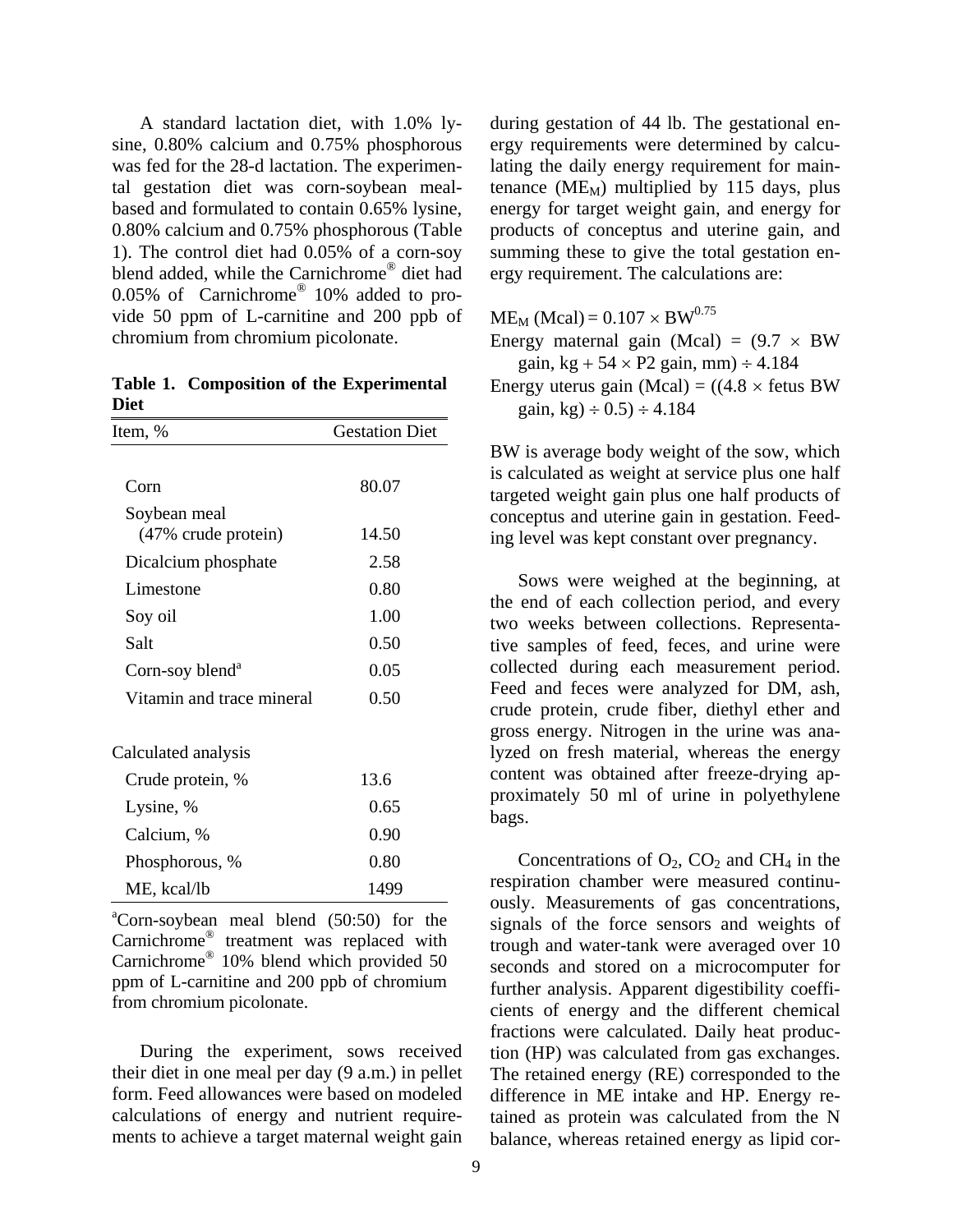responded to the difference between RE and energy retained as protein. Animals in the fed state were assumed to have a constant basal HP (kJ/d). Ingestion of a meal and associated short-term physiological events such as digestion and absorption cause a temporary increase of HP (TEF<sub>st</sub>). The daily HP due to physical activity was calculated as the product of unitary HP (kJ/unit of force) and total force detected over a day.

 The distribution of daily activity HP between eating (i.e. instability of the trough), standing (i.e., the difference between total duration of standing and the duration of eating) and lying periods was calculated as the production of activity HP (kJ/unit of force) and the total force measured during these periods. The RQ was calculated as the ratio  $CO<sub>2</sub>$  production: $O_2$  consumption. Model variables of HP were estimated for each day of measurement. In the subsequent statistical analysis, the mean of daily variables was used for each sow at each stage of pregnancy. There was a total of 36 experimental periods (12 sows and three stages of gestation).

 The results were analyzed as a randomized complete block design with repeated measures over time using the MIXED procedure of SAS (SAS Inst., Carry, North Carolina). Sow was the experimental unit of analysis, with block included as a random effect. Heat production from day 93 to 111 of gestation was modeled as a function of day of gestation and adjusted for the sow effect to determine the increased daily heat production.

### **Results and Discussion**

 Both the control and Carnichrome® diets were analyzed for L-carnitine. The control and Carnichrome® diets contained 1.4 and 57.1 ppm of free L-carnitine, respectively. Average parity and sow weight at weaning, d 35, 70, 103 and 111 (slaughter) of gestation was not different between the control and Carnichrome® treatments (Table 2). Maternal weight gain in gestation averaged 47.5 lb, but no effect of Carnichrome® on maternal weight gain was observed. Metabolizable energy intake was targeted for sows to achieve a moderate weight gain throughout gestation, as it was hypothesized that the effects of Carnichrome® would be more prevalent at low energy intake levels. In mid-gestation when energy was retained in maternal tissues and in late gestation when sows mobilized lipid to meet the increased requirement for uterine growth, no effect of Carnichrome® was evident on any of the measured parameters. The prolificacy of the sows utilized in the present experiment was very high, with sows on average producing 16.5 total pigs with no difference between the two treatments. In the present experiment Carnichrome® had no effect on total number of fetuses produced, average fetal weight, total uterus, placenta or empty uterus weights. But it should be mentioned that the number of observations in the present experiment was very limited for such reproductive criteria.

 Digestibility coefficient of organic matter and energy were greater for the Carnichrome® compared with control fed sows (*P*<0.05; Table 3). Dry matter digestibility coefficients increased with stage of gestation, while methane production decreased with stage of gestation. The energy content of the urine averaged 3.7%, and was greater in mid- compared with early- or late- gestation. The DE and ME value for the Carnichrome® diet was greater (*P*<0.05) than the control diet. The reduced (*P*<0.05) fecal N excretion for the Carnichrome® fed sows supports these data. Metabolizable energy value was greater (*P*<0.05) in early- and late- compared with midgestation. The digestibility of energy reported in the current experiment for a typical cornsoybean meal diet (92%) was greater than that predicted from DE values of corn and soybean meal proposed by the NRC (1998) or more recent values reported for growing pigs (88%). Digestibility coefficient for DM of the experimental diet was determined for growing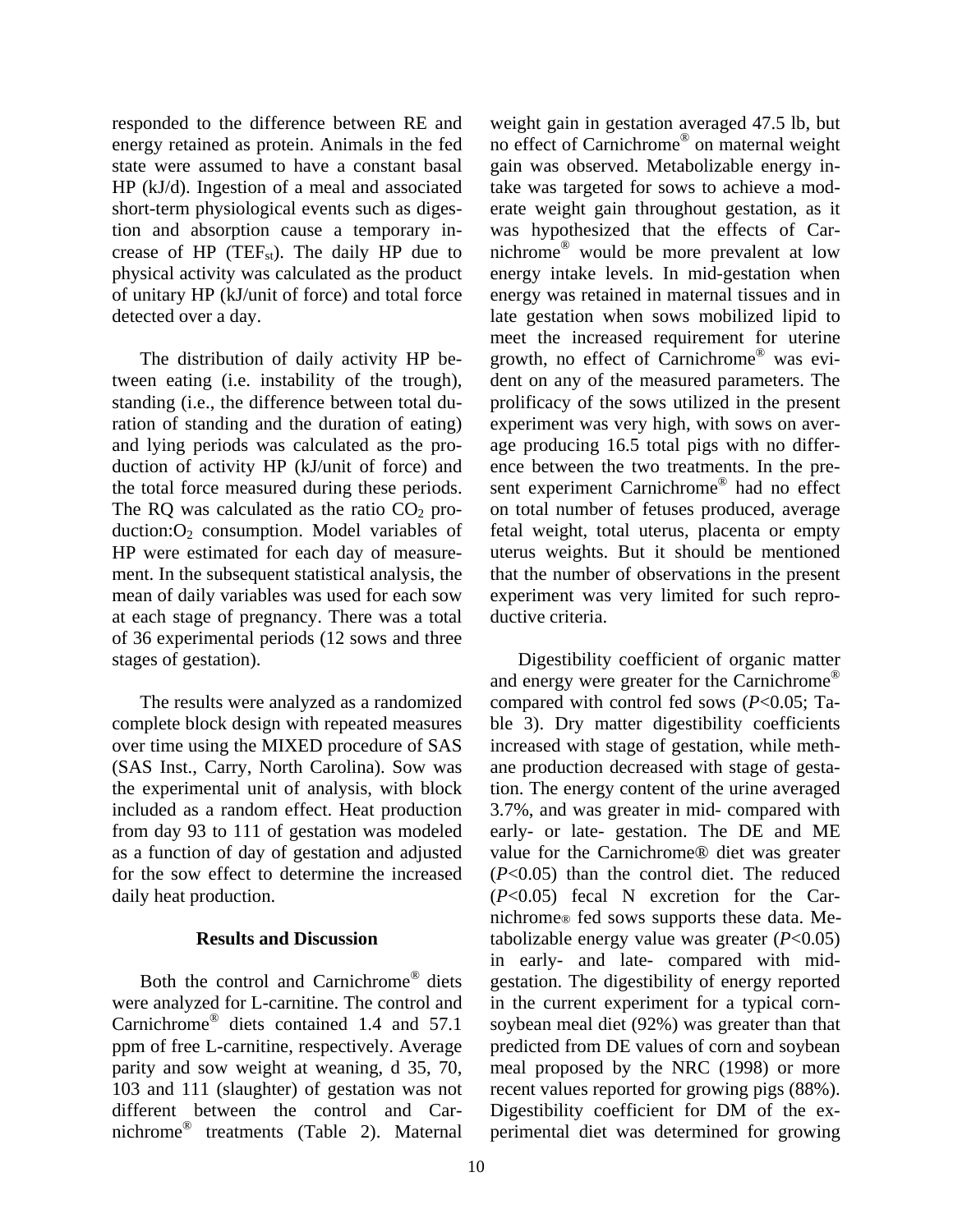pigs to be 88% compared with 90.2% for sows. This is in agreement with the recent data from the University of Illinois that digestibility values for complete feeds were greater for sows compared with growing pigs and that diets should be assigned two energy values: one for growing pigs and one for sows.

 Nitrogen losses in the feces were greater  $(P < 0.02)$  for the control compared with the Carnichrome® fed sows (Table 4). Losses of N in the urine were lower  $(P < 0.01)$  in earlyand late-gestation compared with midgestation and N retention was greater (*P*<0.01) in early- and late-gestation compared with mid-gestation. The increased N retention in late-gestation was a result of the exponential fetal growth in late-gestation, which is mainly protein.

 Heat production was greater (*P*<0.01) in late- compared with early- and mid-gestation and energy in gain was then lower (*P*<0.01) in late- compared with early- and mid-gestation (Table 4). The combination of the higher HP and higher protein (N) retention in lategestation compared with early- and midgestation resulted in a decrease (*P*<0.01) in lipid deposition, with sows in late-gestation mobilizing lipid reserves. The lower (*P*<0.01) RQ in late- compared to mid-gestation confirms this result. As gestation progressed the composition of weight gain changed with lipid deposition decreasing and protein deposition increasing. Virtually all of the protein gains in late-gestation were deposited in the uterine tissues.

 The efficiency of energy use for maternal gain averaged 67.9% for gestation in the present experiment, but was lower in late- compared with early and mid-gestation. The lower efficiency values reported in late-gestation are a result of the higher protein and lower lipid content of weight gain, as energy for protein deposition is utilized with a lower efficiency (60%) compared with lipid deposition (80%). Fetal and uterine energy retention increased

(*P*<0.01) with stage of gestation especially between mid- and late-gestation. Increased HP and increased energy retained in the uterine tissues in late-gestation resulted in a decrease and negative maternal energy retention in lategestation. Maintenance energy requirement as a percentage of ME intake averaged 76.4%, but was higher in late- compared with earlyand mid-gestation.

 Heat production in late-gestation increased 0.95 Kcal/kg BW $^{0.75}$  per d from d 93 to 111 (Figure 1). This is equivalent to an additional 23 g/d of a standard corn-soybean meal gestation diet (1,485 Kcal/lb ME) for a 500 lb sow. This is equivalent to an additional 23 g/d for each day from d 93 to 111 of a standard cornsoybean meal gestation diet (1,485 Kcal/lb ME) for a 500 lb sow. For example, on d 90 the additional feed requirement is 23 g/d which increases to 460 g/d (or lb/d) on d 110 of gestation. The increased HP can be explained mainly by the exponential fetal growth with energy retained in the uterus increasing from 0.52 to 0.79 Mcal/d and also the increased maintenance energy requirement associated with the additional weigh gain (Table 5). The large increase in HP in late-gestation in the present experiment can also be attributed to the high prolificacy of the sows used in the present experiment, with sows having on average 16.5 total pigs born. Maternal energy retention decreased from d 90 to 110 and sows were mobilizing maternal tissues on d 110 of gestation to meet the increased fetal energy requirements in late-gestation. The ME intake on d 110 of gestation was 6.9 Mcal/d, but to prevent sows from mobilizing maternal tissues ME intake would need to be increased to 8.4 Mcal/d (Table 5). This equates to a 21.5% increase in ME intake or an additional 1 lb/day of a standard corn-soybean meal diet on d 110 of gestation than fed in the present experiment.

 The average time required to consume daily feed allowance was 20 minutes/d with an average rate of feed consumption of 100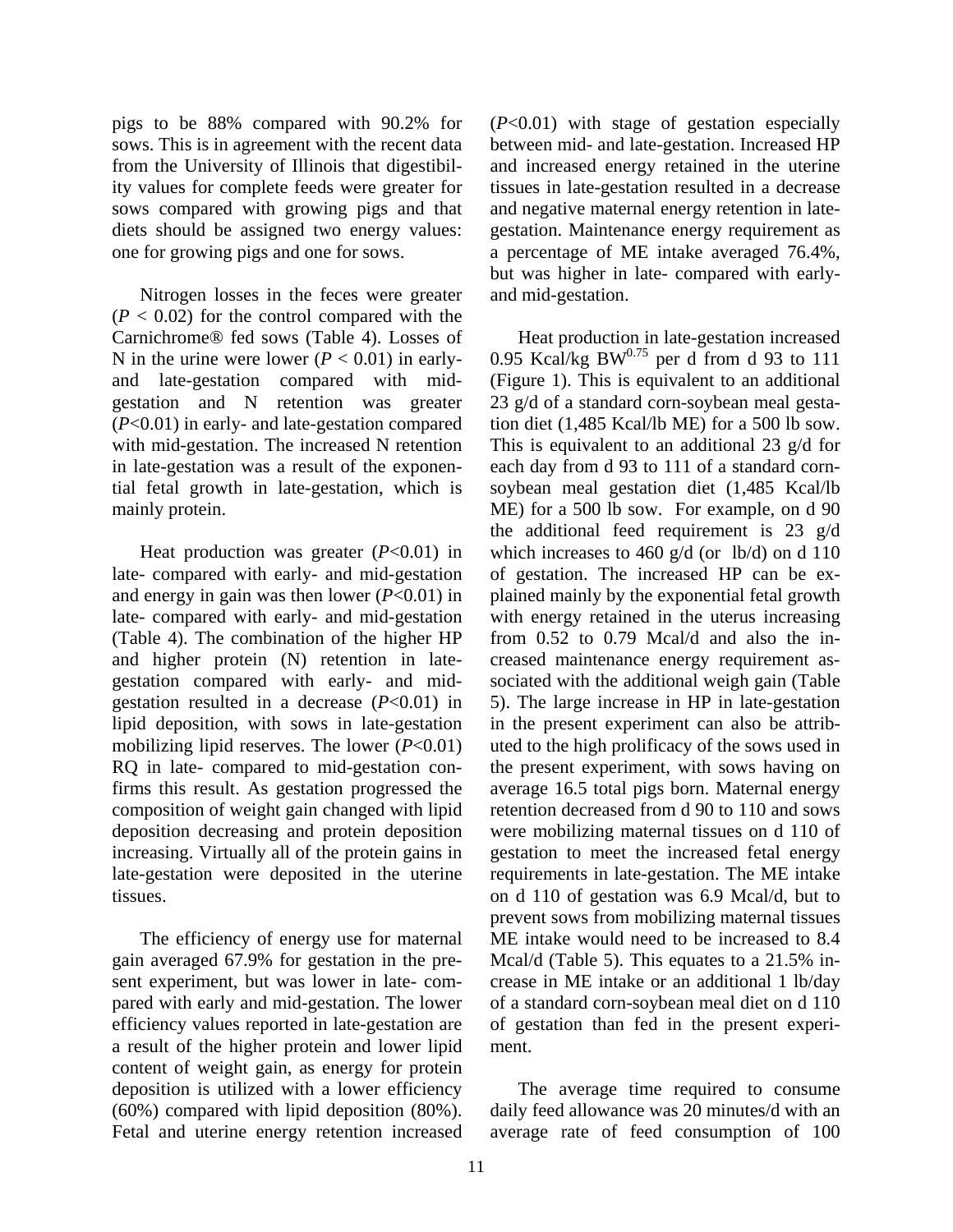g/minute (Table 6). Duration of total standing activity averaged 273 minutes/d and values ranged from 80 to 511 minutes/d. Activity HP (Mcal/d) while lying was greater (*P*<0.01) in late- compared with early- and mid-gestation. Irrespective of sow behavior, the energy cost of standing averaged 3.9 Kcal/minute or 0.07 Kcal/kg  $\cancel{BW}^{0.75}$  per minute standing activity and was not affected by treatment or stage of gestation. Activity HP averaged 23.7% of total HP, but ranged from 14.2 to 41.5%, with large variation between individual sows. On average 22% of ME intake was used for physical activity. For sows standing for 150 minute/d or less AHP was similar to APH sows that are lying at approximately 9.6 Kcal/kg BW $^{0.75}$ /d, but AHP was 3 times greater for sows that stood for approximately 500 minutes per d at 28.7 Kcal/kg BW $^{0.75}$ /d (Figure 2). The higher duration of standing time in the present experiment compared to other experiments may be partly attributable to the low feeding level and low fiber content of the diet utilized in the present experiment. Physical activity can be quite variable and represent a major factor causing differences in maternal weight and backfat gains in gestation. For a 500 lb sow standing for an extra 100 minutes/d the additional feed requirement of corn-soybean diet (1485 kcal/lb) is 0.38 lb/d. A highly active sow that stood for 500 minutes/d requires an

additional 1.9 lb/d to meet the energy requirement of the high activity.

 In summary, organic matter and energy digestibility was greater and N excretion was lower for sows fed the Carnichrome<sup>®</sup> diet, which resulted in greater DE and ME values for the Carnichrome® compared to the control diet. When sows were fed Carnichrome® in gestation no effects were observed on HP or energy retention as protein or lipid in early-, mid- or late-gestation. Increased HP in lategestation was associated with the increased uterine energy requirements and was determined as an additional 29 g/d of a standard corn-soybean meal diet (1,485 kcal/lb ME) from d 90 to 110 of gestation. ME intake on d 110 of gestation would need to have been increased 20% or 1 lb/day to prevent the sows from mobilizing maternal tissues. Energy requirement for maintenance averaged 76.4% of ME intake and was higher in late- compared with early- and mid-gestation in the present experiment. On average, 20% of ME intake was utilized for physical activity but there was large variation between individual sows in activity levels. For each additional 100 minutes/d standing an additional 0.38 lb/day of feed was required with highly active sows requiring as much as 1.9 lb/d more feed than low activity sows.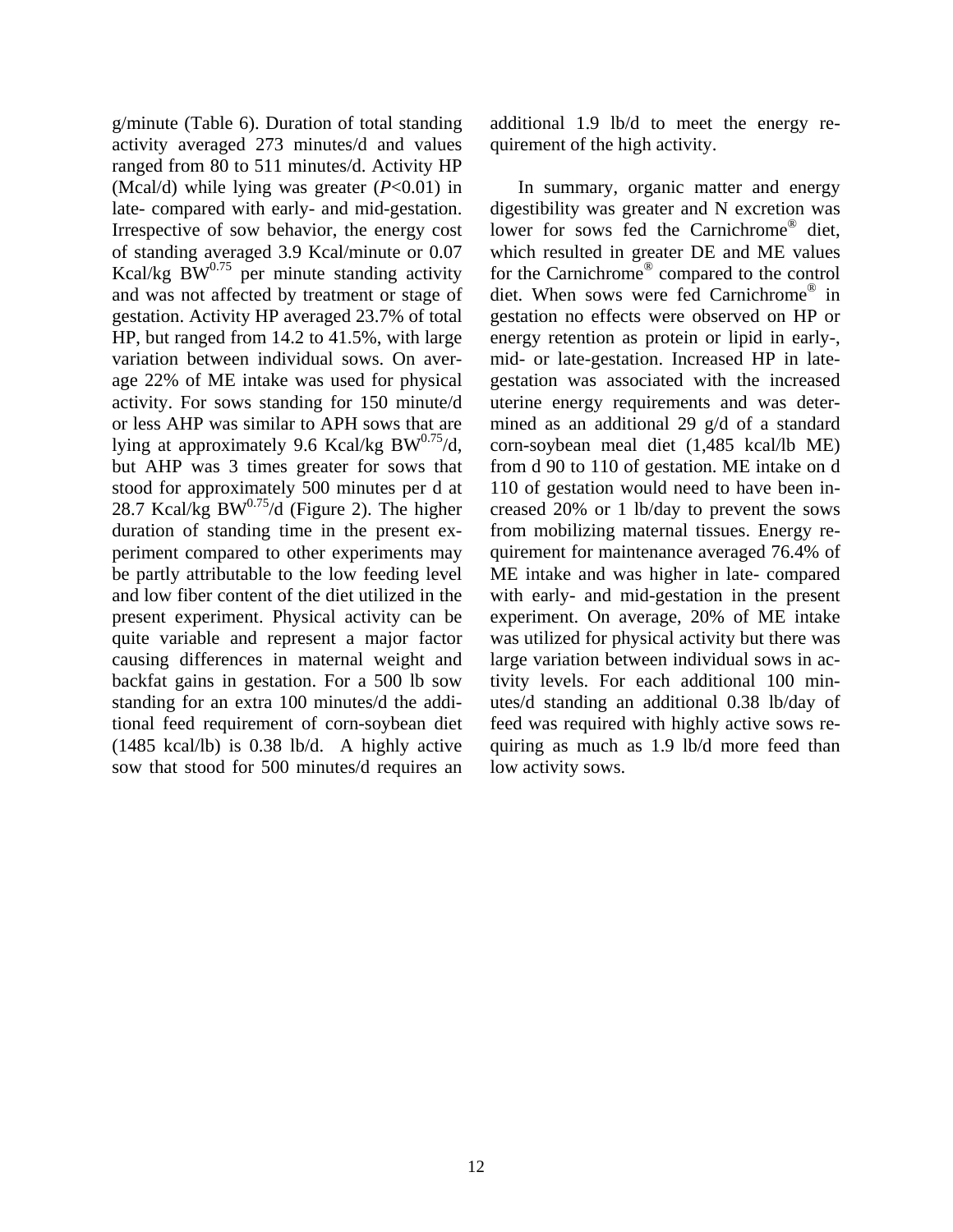|                                           |         | Treatment     |            |      |
|-------------------------------------------|---------|---------------|------------|------|
|                                           | Control | Carnichrome®a | <b>SED</b> | P<   |
| Number of sows                            | 6       | 6             |            |      |
| Average parity                            | 1.8     | 1.8           |            |      |
| Sow weight, lb                            |         |               |            |      |
| Weaning                                   | 400.1   | 400.5         | 12.36      | 0.98 |
| Day of gestation                          |         |               |            |      |
| 35                                        | 398.1   | 401.1         | 13.32      | 0.84 |
| 70                                        | 457.7   | 454.7         | 15.58      | 0.86 |
| 103                                       | 489.8   | 495.5         | 13.88      | 0.71 |
| 111 (slaughter)                           | 499.4   | 505.9         | 15.16      | 0.69 |
| Daily maternal weight gain (d 36-111), lb | 0.61    | 0.67          | 0.09       | 0.54 |
| Maternal weight gain, lb <sup>b</sup>     | 44.1    | 51.0          | 11.59      | 0.58 |
| Weight, lb                                |         |               |            |      |
| Total uterus                              | 76.7    | 75.2          | 5.33       | 0.78 |
| <b>Fetuses</b>                            | 45.7    | 44.9          | 3.43       | 0.82 |
| Placenta                                  | 9.5     | 9.5           | 1.00       | 0.99 |
| Empty uterus                              | 16.4    | 15.5          | 1.18       | 0.49 |
| Total number of fetuses                   | 17.3    | 15.7          | 1.74       | 0.34 |
| Average fetal weight, lb <sup>c</sup>     | 2.67    | 2.91          | 0.25       | 0.37 |

**Table 2. Effect of Carnichrome® and Stage of Gestation on Sow whole Body and Uterine Growth** 

a Provided 50 ppm of L-carnitine and 200 ppb of chromium from chromium picolonate. b Slaughter weight – total fetal weight – placenta weight – weaning weight.

<sup>c</sup>At slaughter (d 111 on average of gestation).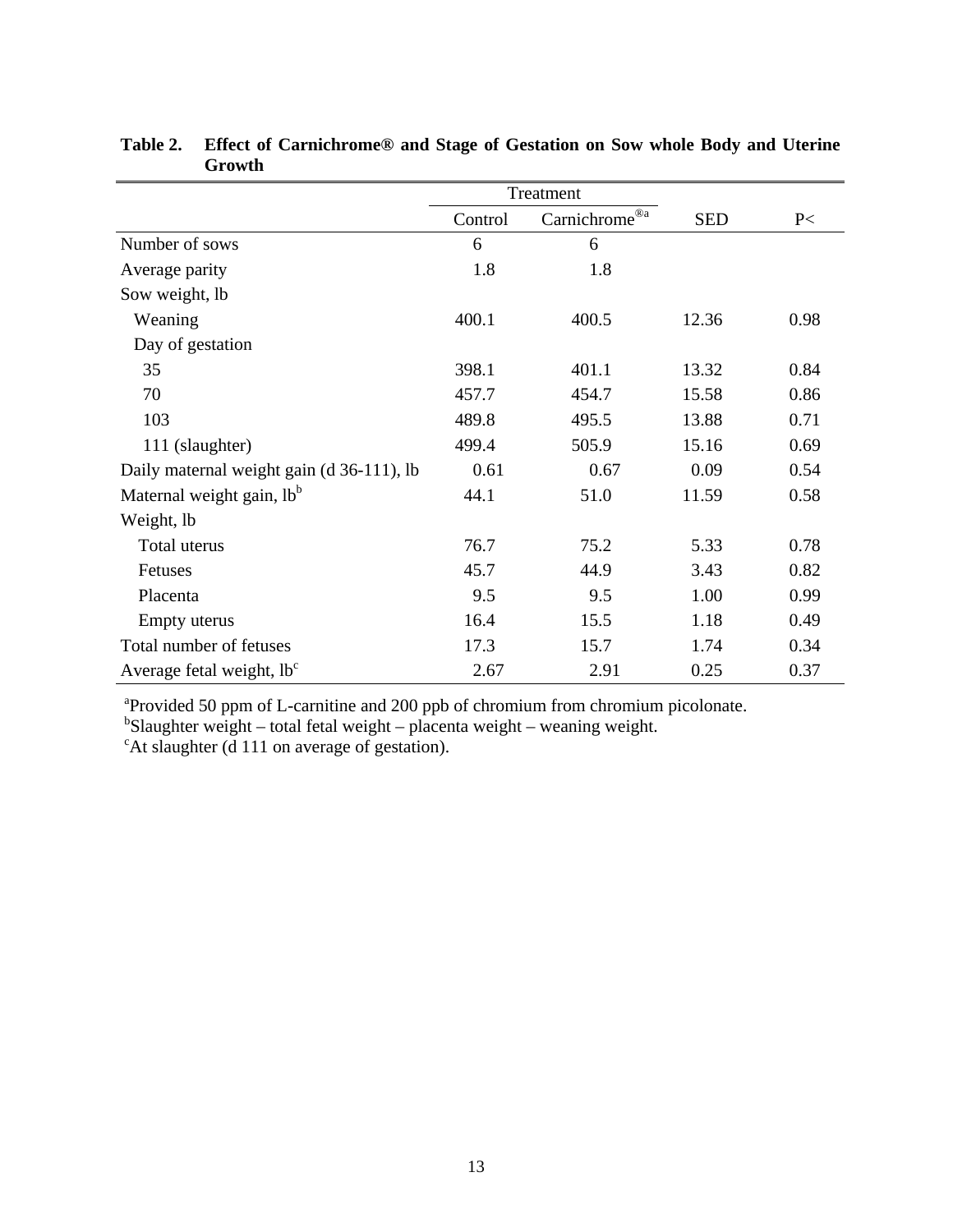|                            |         | Treatment                                         |            |             | Stage of gestation |                    |            | P<     |       |             |
|----------------------------|---------|---------------------------------------------------|------------|-------------|--------------------|--------------------|------------|--------|-------|-------------|
| Stage of gestation         | Control | Carnichrome $\overline{\overset{\circ}{\circ}^a}$ | <b>SED</b> | Early       | Mid                | Late               | <b>SED</b> | Treat. | Stage | $T\times S$ |
| No. of observations        | 18      | 18                                                |            | 12          | 12                 | 12                 |            |        |       |             |
| Day of gestation           | 69      | 69                                                |            | 36          | 69                 | 102                |            |        |       |             |
| Mean body weight, lb       | 446.5   | 450.8                                             | 12.69      | $398.2^{b}$ | $455.3^{\circ}$    | $492.5^{\text{d}}$ | 2.72       | 0.75   | 0.01  | 0.12        |
| DM intake, $lb/d^e$        | 3.90    | 3.90                                              | 0.06       | 3.87        | 3.91               | 3.92               | 0.02       | 0.99   | 0.23  | 0.79        |
| Apparent digestibility, %  |         |                                                   |            |             |                    |                    |            |        |       |             |
| <b>DM</b>                  | 89.9    | 90.6                                              | 0.39       | $91.0^{b}$  | $89.5^{\circ}$     | $90.1^{bc}$        | 0.58       | 0.10   | 0.04  | 0.22        |
| Organic matter             | 93.0    | 93.7                                              | 0.28       | 93.9        | 92.9               | 93.3               | 0.41       | 0.05   | 0.08  | 0.24        |
| Crude protein              | 87.9    | 89.2                                              | 0.53       | 88.7        | 87.8               | 89.1               | 0.67       | 0.06   | 0.19  | 0.14        |
| Energy                     | 91.8    | 92.7                                              | 0.32       | 92.9        | 91.7               | 92.2               | 0.45       | 0.03   | 0.06  | 0.27        |
| Energy of CH4 (% DE)       | 0.95    | 0.92                                              | 0.06       | $1.01^b$    | $0.97^{\rm b}$     | $0.77^{\circ}$     | 0.06       | 0.65   | 0.04  | 0.11        |
| Energy of urine (% DE)     | 3.72    | 3.69                                              | 0.10       | $3.61^{b}$  | $3.94^{\circ}$     | $3.57^{\rm b}$     | 0.14       | 0.77   | 0.04  | 0.80        |
| ME:DE(%)                   | 95.5    | 95.4                                              | 0.17       | $95.3^{b}$  | $95.3^{b}$         | $95.9^{\circ}$     | 0.16       | 0.76   | 0.01  | 0.50        |
| Energy values (Mcal/kg DM) |         |                                                   |            |             |                    |                    |            |        |       |             |
| DE                         | 4.03    | 4.07                                              | 0.01       | 4.08        | 4.03               | 4.05               | 0.02       | 0.03   | 0.06  | 0.27        |
| <b>ME</b>                  | 3.84    | 3.88                                              | 0.01       | $3.89^{b}$  | $3.83^{\circ}$     | $3.87^b$           | 0.02       | 0.03   | 0.03  | 0.21        |

**Table 3. Effect of Carnichrome® and Stage of Gestation on Digestibility and Energy Values of the Dietary Treatments** 

<sup>a</sup>Provided 50 ppm of L-carnitine and 200 ppb of chromium from chromium picolonate.

bcdMeans with different superscripts differ (*P*<0.05).

<sup>e</sup>Dry matter content of the diet increased ( $P<0.05$ ) with stage of gestation, 88.1, 88.5 and 88.9%.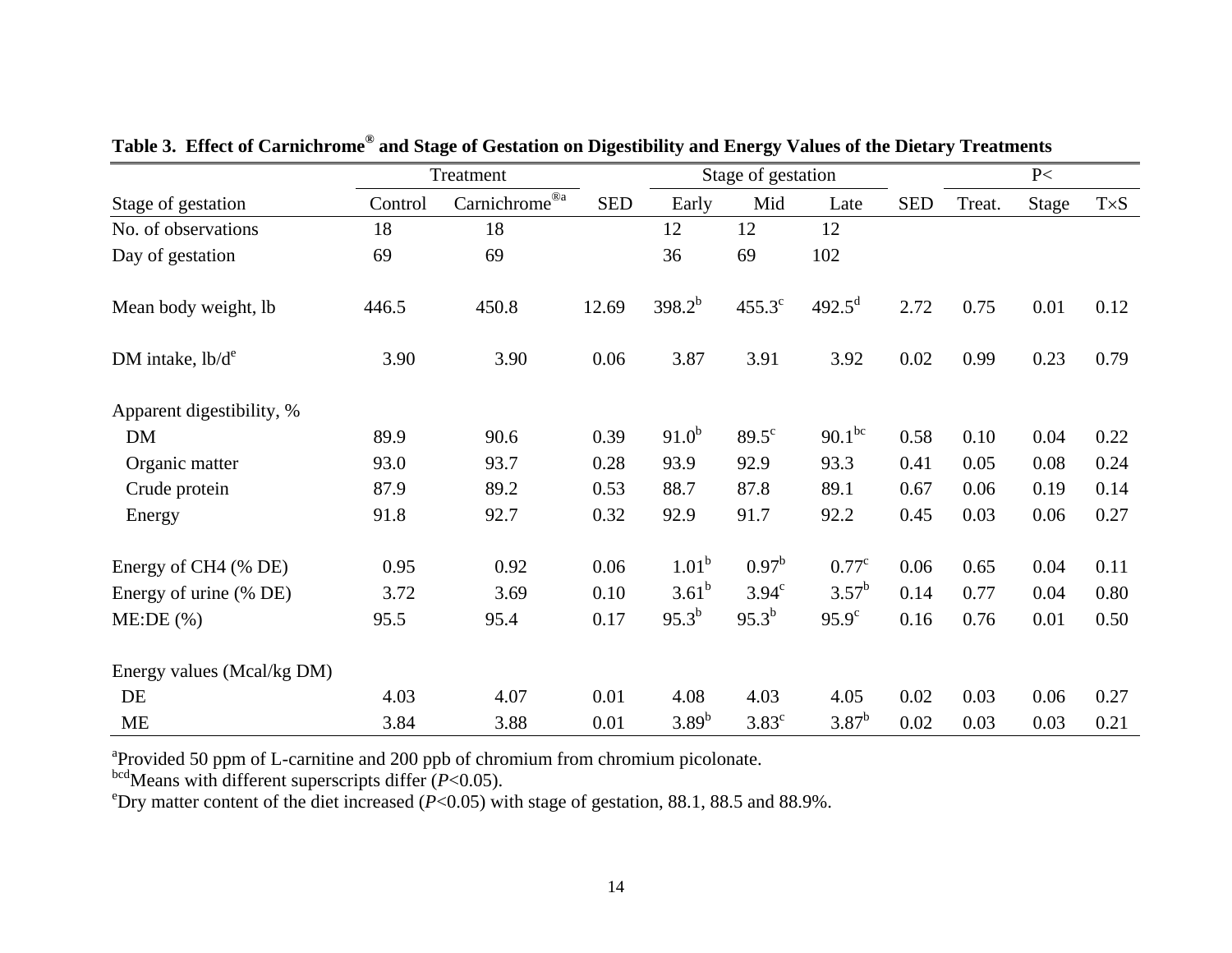|                         | Treatment |                           |            |                   | <b>Stage of Gestation</b> |                   |            |        | P<    |             |
|-------------------------|-----------|---------------------------|------------|-------------------|---------------------------|-------------------|------------|--------|-------|-------------|
| Item                    | Control   | $Carnichrome^{\circledR}$ | <b>SED</b> | Early             | Mid                       | Late              | <b>SED</b> | Treat. | Stage | $T\times S$ |
| Number of observations  | 18        | 18                        |            | 12                | 12                        | 12                |            |        |       |             |
| Day of gestation        | 69        | 69                        |            | 36                | 69                        | 102               |            |        |       |             |
| Nitrogen balance, g/d   |           |                           |            |                   |                           |                   |            |        |       |             |
| Intake                  | 44.4      | 44.5                      | 0.72       | 44.2              | 44.5                      | 44.7              | 0.22       | 0.93   | 0.12  | 0.86        |
| Losses                  |           |                           |            |                   |                           |                   |            |        |       |             |
| Feces                   | 5.3       | 4.8                       | 0.20       | 5.0               | 5.4                       | 4.9               | 0.29       | 0.02   | 0.21  | 0.14        |
| Urine                   | 21.2      | 21.5                      | 0.84       | $20.5^{\rm b}$    | $23.7^\circ$              | $19.9^{b}$        | 0.83       | 0.72   | 0.01  | 0.52        |
| Evaporation             | 1.4       | 1.4                       | 0.20       | 1.3               | 1.4                       | 1.4               | 0.31       | 0.87   | 0.95  | 0.87        |
| Retention               | 16.3      | 16.4                      | 0.89       | $17.0^{b}$        | $13.9^\circ$              | $18.3^{b}$        | 0.94       | 0.89   | 0.01  | 0.31        |
| Energy balance, Mcal/d  |           |                           |            |                   |                           |                   |            |        |       |             |
| ME intake <sup>e</sup>  | 6.79      | 6.87                      | 0.11       | $6.84^{bc}$       | $6.78^{b}$                | 6.89 <sup>c</sup> | 0.05       | 0.52   | 0.03  | 0.10        |
| Heat production         | 5.73      | 5.75                      | 0.21       | $5.39^{b}$        | $5.52^b$                  | 6.31 <sup>c</sup> | 0.11       | 0.93   | 0.01  | 0.70        |
| Energy gain             | 1.06      | 1.13                      | 0.16       | $1.44^{b}$        | $1.26^{b}$                | $0.58^{\circ}$    | 0.12       | 0.69   | 0.01  | 0.94        |
| Energy gain as          |           |                           |            |                   |                           |                   |            |        |       |             |
| Protein                 | 0.58      | 0.59                      | 0.03       | $0.61^{\rm b}$    | 0.50 <sup>c</sup>         | $0.65^{\rm b}$    | 0.03       | 0.89   | 0.01  | 0.31        |
| Lipid                   | 0.48      | 0.54                      | 0.14       | $0.84^{b}$        | $0.76^{\rm b}$            | $-0.08^{\circ}$   | 0.13       | 0.66   | 0.01  | 0.93        |
| Energy gain in          |           |                           |            |                   |                           |                   |            |        |       |             |
| Fetal tissues           | 0.26      | 0.25                      | 0.03       | 0.01 <sup>b</sup> | 0.18 <sup>c</sup>         | $0.57^{\rm d}$    | 0.03       | 0.71   | 0.01  | 0.90        |
| Uterine tissues         | 0.35      | 0.34                      | 0.03       | 0.10 <sup>b</sup> | 0.30 <sup>c</sup>         | 0.63 <sup>d</sup> | 0.03       | 0.69   | 0.01  | 0.91        |
| Maternal tissues        | 0.75      | 0.86                      | 0.18       | $1.36^{b}$        | 1.01 <sup>c</sup>         | $-0.03d$          | 0.14       | 0.57   | 0.01  | 0.85        |
| Maintenance % ME intake | 76.8      | 75.9                      | 2.97       | 70.0 <sup>b</sup> | $73.8^{b}$                | $85.3^\circ$      | 2.06       | 0.79   | 0.01  | 0.88        |
| Respiratory quotient    | 1.00      | 1.00                      | 0.01       | $1.02^{\rm b}$    | 1.01 <sup>b</sup>         | 0.97 <sup>c</sup> | 0.01       | 0.62   | 0.01  | 0.28        |

**Table 4. Effect of Treatment and Stage of Gestation on Nitrogen and Energy Balance of Sows** 

<sup>a</sup>Provided 50 ppm of L-carnitine and 200 ppb of chromium from chromium picolonate.

bcdMeans with different superscripts differ (*P*<0.05).

<sup>e</sup>Dry matter content of the diet increased ( $P<0.01$ ) with stage of gestation, 88.1, 88.5 and 88.9%.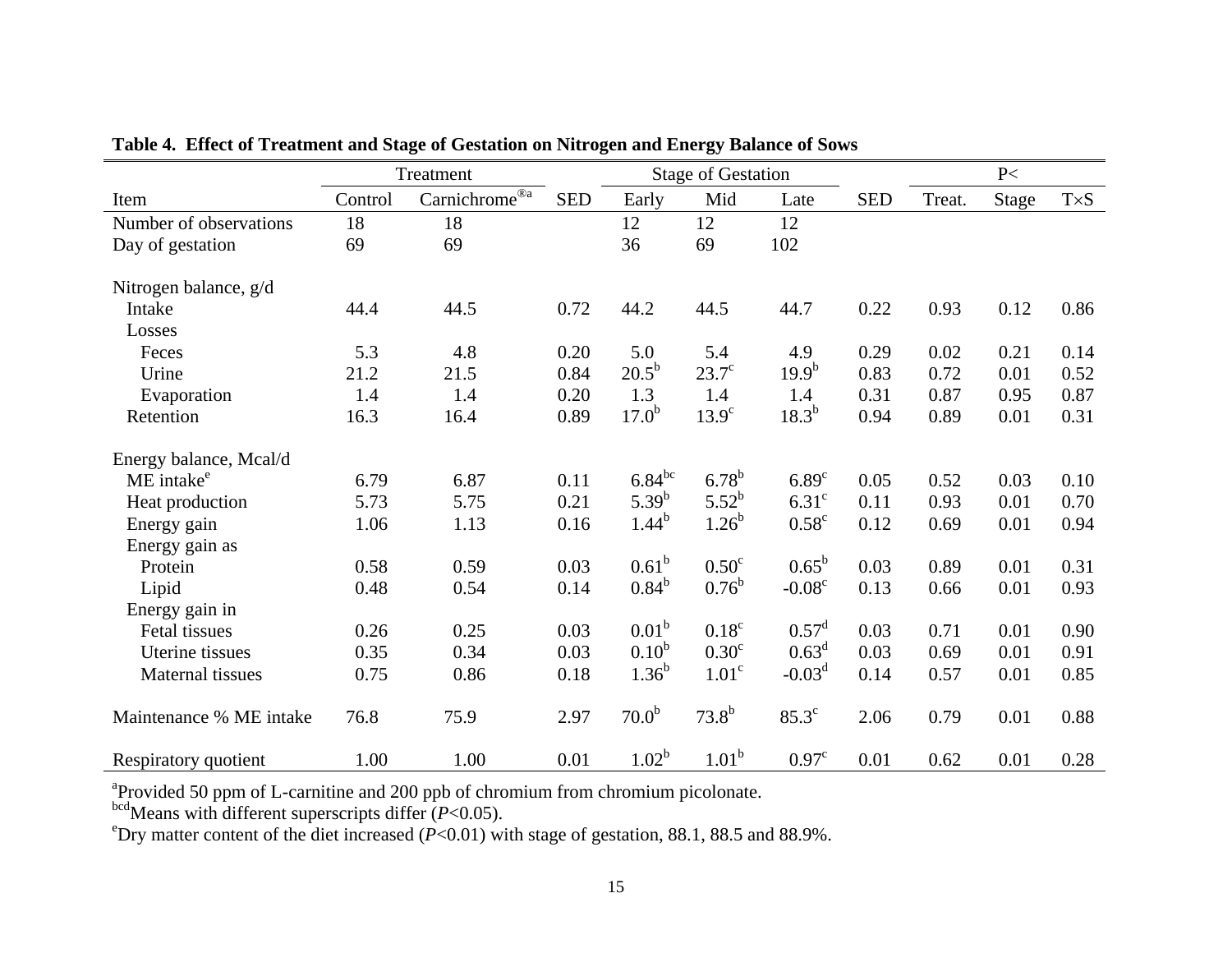|                           | Day of Gestation |         |            |  |  |  |  |
|---------------------------|------------------|---------|------------|--|--|--|--|
| Item                      | 90               | $110^a$ |            |  |  |  |  |
| Body weight, lb           | 474              | 507     | 507        |  |  |  |  |
| Mcal/d                    |                  |         |            |  |  |  |  |
| ME intake                 | 6.90             | 6.90    | $8.37^{b}$ |  |  |  |  |
| <b>HP</b>                 | 5.65             | 7.20    | 7.58       |  |  |  |  |
| Uterine energy retention  | 0.52             | 0.79    | 0.79       |  |  |  |  |
| Maternal energy retention | 0.72             | $-1.09$ | $\theta$   |  |  |  |  |

# **Table 5. Effect of Day of Gestation on Heat Production, Uterine and Maternal Energy Retention**

<sup>a</sup>Increased energy intake on d 110 of gestation to result in 0 maternal energy retention.

 $b$ ME intake for 0 energy retention, using an efficiency of energy retention for gain of 74%.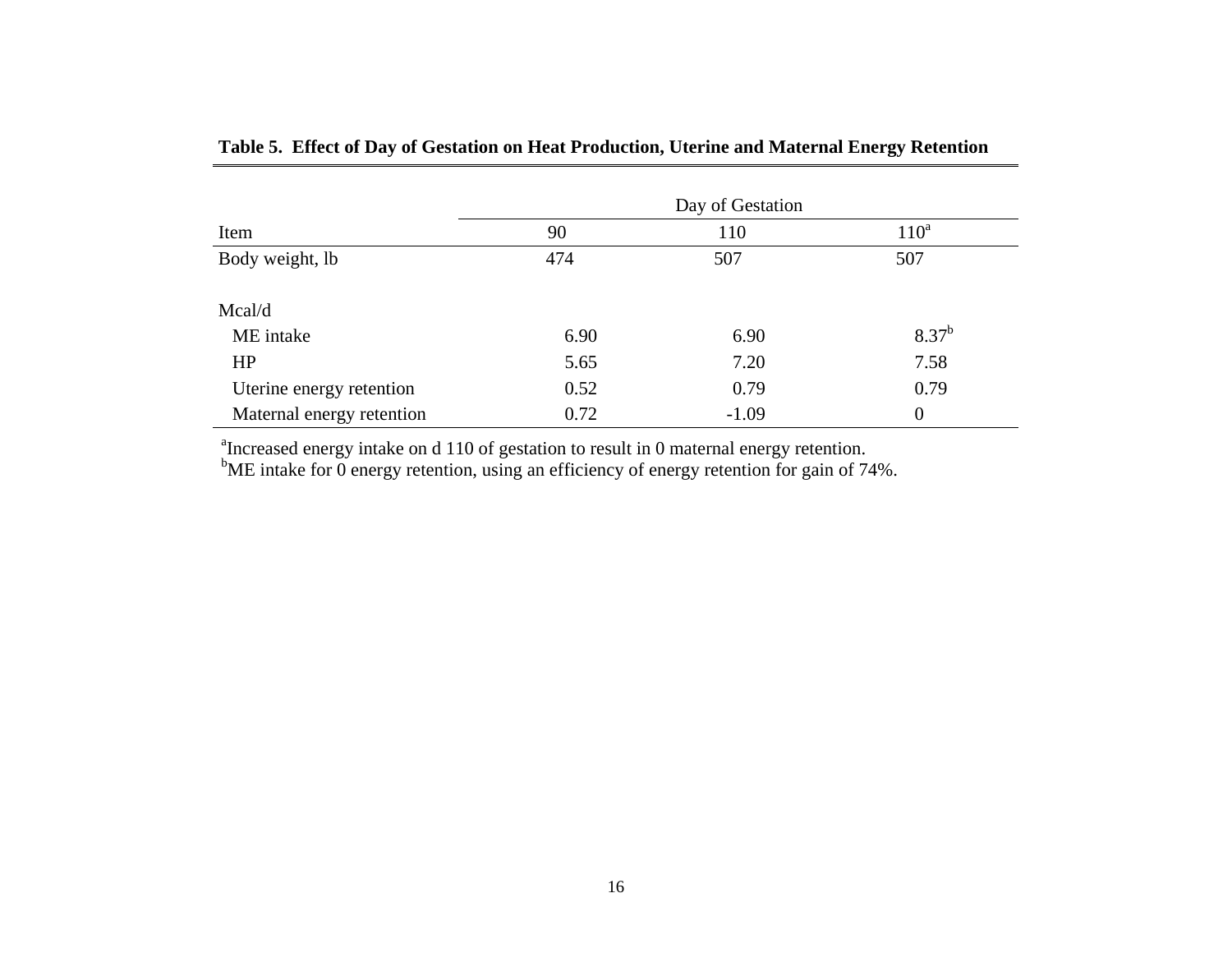|                                              |         | Treatment                 |            |                | <b>Stage of Gestation</b> |              |            | P<     |       |             |
|----------------------------------------------|---------|---------------------------|------------|----------------|---------------------------|--------------|------------|--------|-------|-------------|
| Item                                         | Control | Carnichrome® <sup>a</sup> | <b>SED</b> | Early          | Mid                       | Late         | <b>SED</b> | Treat. | Stage | $T\times S$ |
|                                              |         |                           |            |                |                           |              |            |        |       |             |
| No. of observations                          | 18      | 18                        |            | 12             | 12                        | 12           |            |        |       |             |
| Day of gestation                             | 69      | 69                        |            | 36             | 69                        | 102          |            |        |       |             |
| Behavior, min/d                              |         |                           |            |                |                           |              |            |        |       |             |
| Eating                                       | 24      | 19                        | 2.52       | 22             | 22                        | 21           | 0.83       | 0.10   | 0.48  | 0.77        |
| Standing not eating                          | 240     | 265                       | 69.80      | 271            | 251                       | 235          | 24.03      | 0.73   | 0.49  | 0.45        |
| Total standing                               | 263     | 284                       | 71.49      | 290            | 273                       | 257          | 19.49      | 0.79   | 0.28  | 0.48        |
| Percent of day spent standing                | 18.2    | 19.7                      | 4.83       | 20.3           | 18.9                      | 17.7         | 1.71       | 0.77   | 0.49  | 0.47        |
| Activity HP, Mcal/d                          |         |                           |            |                |                           |              |            |        |       |             |
| Total                                        | 1.41    | 1.58                      | 0.28       | 1.35           | 1.48                      | 1.65         | 0.14       | 0.57   | 0.20  | 0.96        |
| Standing and/or eating                       | 0.11    | 0.09                      | 0.02       | 0.09           | 0.10                      | 0.11         | 0.01       | 0.55   | 0.43  | 0.48        |
| Standing and/or not eating                   | 0.77    | 0.95                      | 0.19       | 0.89           | 0.85                      | 0.84         | 0.09       | 0.39   | 0.89  | 0.44        |
| While lying                                  | 0.54    | 0.54                      | 0.16       | $0.37^{\rm b}$ | $0.53^{b}$                | $0.71^\circ$ | 0.10       | 0.99   | 0.04  | 0.78        |
| Standing HP, kJ/min                          | 15.9    | 16.7                      | 1.64       | 15.4           | 16.9                      | 16.4         | 1.20       | 0.99   | 0.66  | 0.21        |
| Standing HP, kJ/kgBW <sup>0.75</sup> per min | 0.29    | 0.31                      | 0.03       | 0.31           | 0.30                      | 0.28         | 0.02       | 0.99   | 0.73  | 0.26        |
| Rate feed consum., g/min.                    | 90      | 111                       | 11.2       | 99             | 99                        | 103          | 3.90       | 0.10   | 0.52  | 0.52        |

# **Table 6. Effect of Treatment and Stage of Gestation on Standing and Physical Activity of Sows**

<sup>a</sup>Provided 50 ppm of L-carnitine and 200 ppb of chromium from chromium picolonate.

 $^{bc}$ Means with different superscript letters differ (P<0.05).